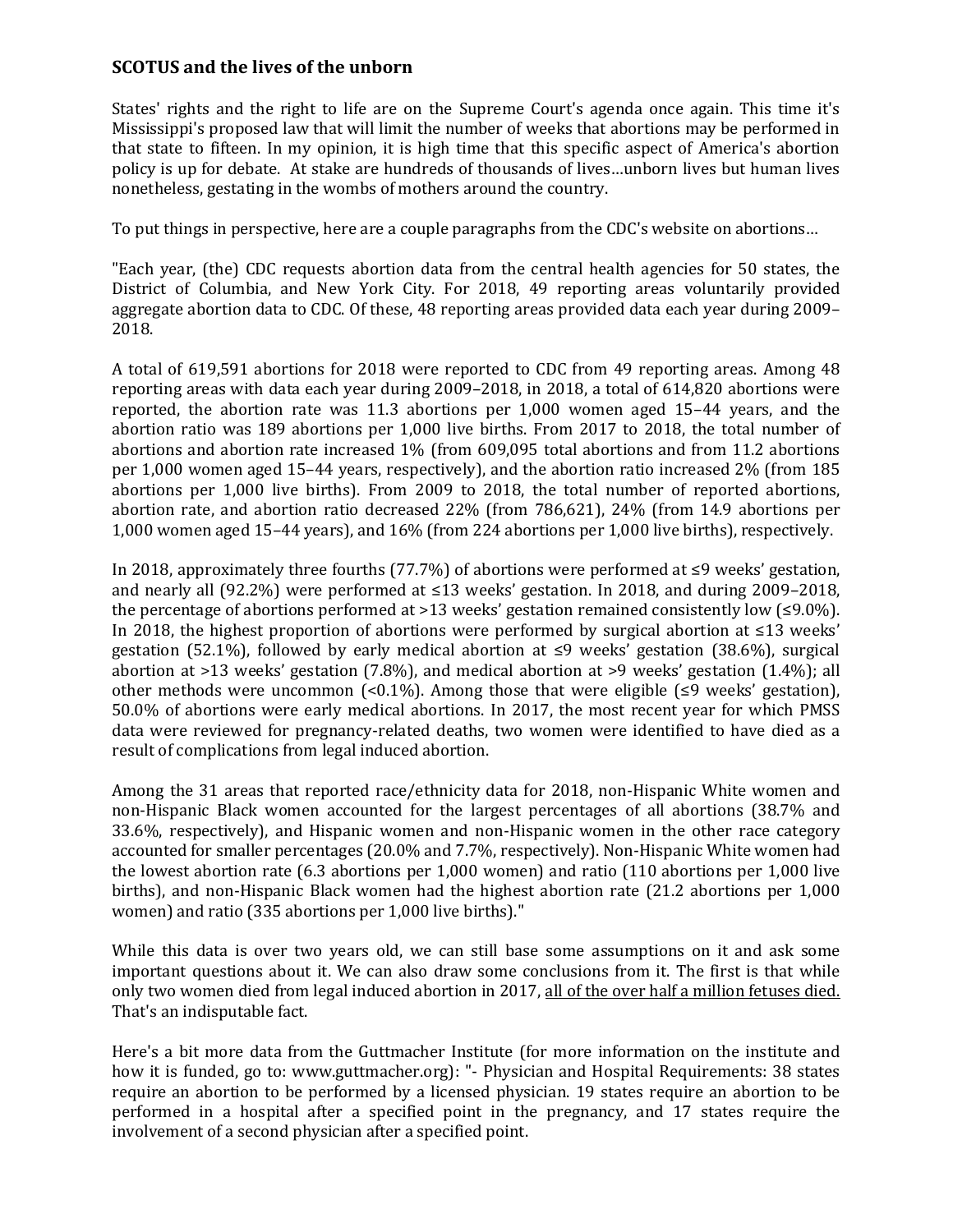- Gestational Limits: 43 states prohibit abortions after a specified point in pregnancy, with some exceptions provided. The allowable circumstances are generally when an abortion is necessary to protect the patient's life or health.

- "Partial-Birth" Abortion: 21 states have laws in effect that prohibit "partial-birth" abortion. Three of these laws apply only to post-viability abortions.

- Public Funding: 16 states use their own funds to pay for all or most medically necessary abortions for Medicaid enrollees in the state. 33 states and the District of Columbia prohibit the use of state funds except in those cases when federal funds are available: where the patient's life is in danger or the pregnancy is the result of rape or incest. In defiance of federal requirements, South Dakota limits funding to cases of life endangerment only.

- Coverage by Private Insurance: 12 states restrict coverage of abortion in private insurance plans, most often limiting coverage only to when the patient's life would be endangered if the pregnancy were carried to term. Most states allow the purchase of additional abortion coverage at an additional cost.

-Refusal: 45 states allow individual health care providers to refuse to participate in an abortion. 42 states allow institutions to refuse to perform abortions, 16 of which limit refusal to private or religious institutions.

- State-Mandated Counseling: 18 states mandate that individuals be given counseling before an abortion that includes information on at least one of the following: the purported link between abortion and breast cancer (5 states), the ability of a fetus to feel pain (13 states) or long-term mental health consequences for the patient (8 states).

- Waiting Periods: 25 states require a person seeking an abortion to wait a specified period of time, usually 24 hours, between when they receive counseling and the procedure is performed. 12 of these states have laws that effectively require the patient make two separate trips to the clinic to obtain the procedure.

- Parental Involvement: 37 states require some type of parental involvement in a minor's decision to have an abortion. 27 states require one or both parents to consent to the procedure, while 10 require that one or both parents be notified."

## **Should the right to life or the right to decide fetal mortality be a states' rights or a national question?**

Another major conclusion we can draw from our wide disparity of laws is that our American system of governance as a Constitutional republic should be protecting life. Instead, because of the January 22, 1973 Roe vs. Wade decision by the Supreme Court which held that women in the United States have a fundamental right to choose whether or not to have abortions without excessive government restriction during the first six-months of pregnancy, our states' rights were side-stepped. How then do we find our way back or don't we?

Pro-life advocates fear that another national decision from the Supreme Court like Roe vs. Wade regarding pregnancy termination even beyond the first six months would reinforce the practice of unfettered abortions and perhaps even expand them all over the country. This is one reason why they are supporting a 'states' rights' solution to setting abortion termination limits and why the upcoming Mississippi "pre-viability" case of restricting abortions to 15 weeks is so important. The timing is no coincidence. The new 6-3 strict constructionist versus 'progressive' Justices makeup of the Supreme Court is one of the reasons. Because of that makeup, Mississippi and perhaps other states see an opening for a tightening of abortion restrictions.